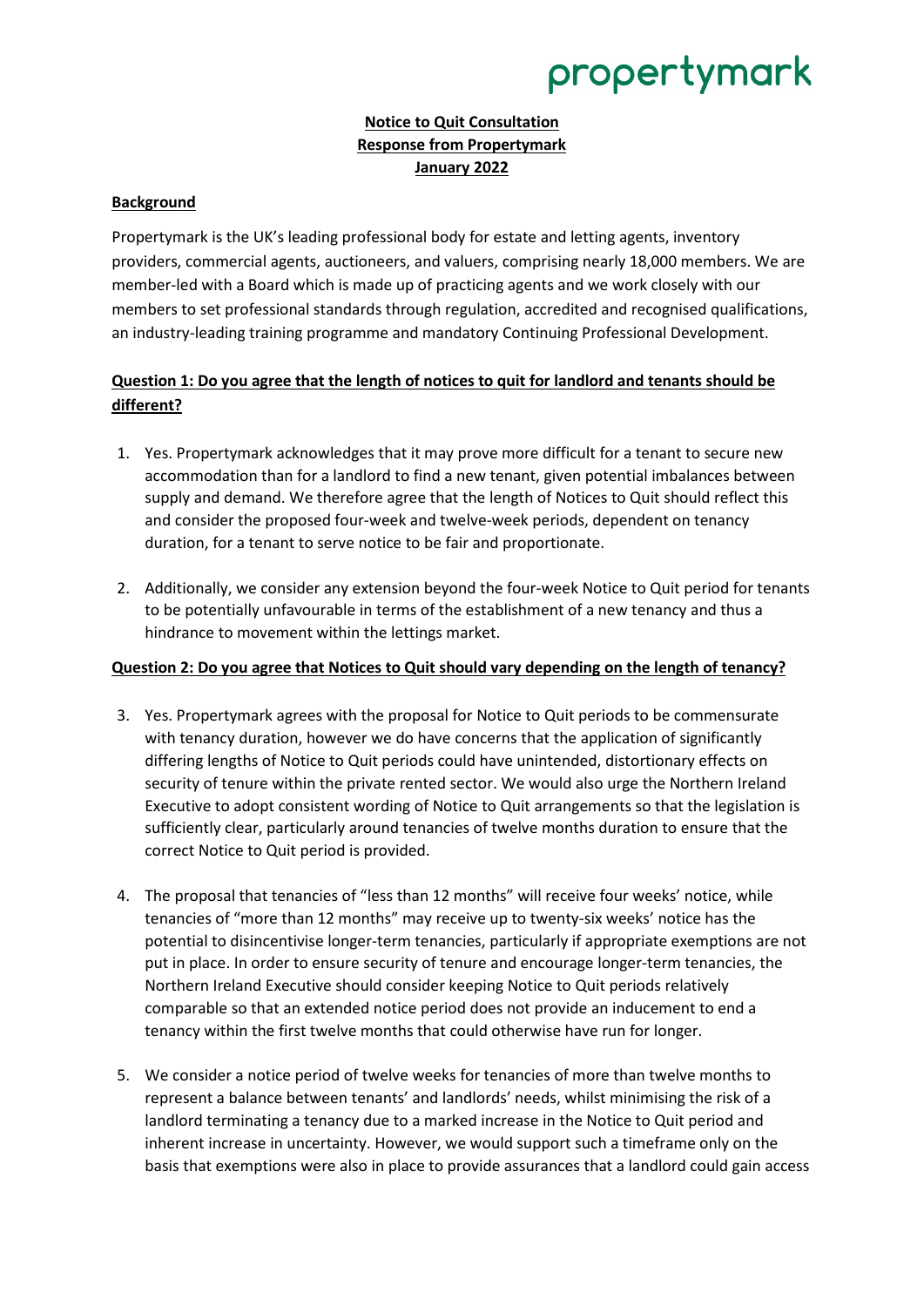# propertymark

to a property more quickly in certain instances, such as in the case of significant arrears, property damage or anti-social behaviour.

- 6. Lastly, we note that the phrasing used to set out Notice to Quit proposals varies between consultation documents and the Private Tenancies Bill, leading to potential misinterpretation particularly around any required notice to end a twelve-month tenancy. Whilst acknowledging that a twelve-month fixed term tenancy can end upon expiry of the term with no legal requirement for either party to give notice, we feel that clarity would be enhanced if tenancies of twelve months were more explicitly referred to in the Bill and would urge the adoption of consistent wording to define Notice to Quit periods.
- 7. The Notice to Quit proposals as set out in the consultation document in Section 4.9 refer to tenancies of "*less than* 12 months" and tenancies of "*more than* 12 months", giving a twelvemonth tenancy an undefined Notice to Quit period. Meanwhile, the consultation questionnaire sets out proposals for tenancies of "*less than* 12 months" and tenancies "*from* 12 months", seeming to imply a twelve-month tenancy a Notice to Quit period of 8 weeks. Finally, the Private Tenancies Bill sets out Notice to Quit periods for tenancies of "*not more than* 12 months" and tenancies of "*more than* 12 months" providing a third potential interpretation of a four-week Notice to Quit period for a tenancy of twelve months.
- 8. Though the consultation questionnaire makes clear that tenancies of twelve months or more will be subject to a Notice to Quit period of up to twenty-six weeks, pending the outcome of the consultation, we would urge the Department for Communities to be mindful of possible misinterpretation in the analysis of consultation responses. Care should be taken to ensure that any wording used in amending the Private Tenancies Bill is sufficiently clear with regard to Notice to Quit periods for tenancies of twelve months' duration.

# **Question 3. Do you agree that the length of notice for shorter term tenancies of up to 12 months should remain at 4 weeks?**

- 9. Yes, Propertymark agrees that a four-week notice to quit period for tenancies of less than twelve months is appropriate. Tenancies entered into on shorter-term agreements are likely to necessitate greater flexibility and the reciprocal arrangement between a tenant and landlord who must both serve four weeks' Notice to Quit would appear appropriate in such circumstances.
- 10. We would, however, highlight the potential for misinterpretation of this question, as tenancies of "up to 12 months" could be deemed to include a tenancy of twelve-months' duration.

## **Question 4. What do you think the Notice to Quit period that a landlord will be required to give a tenant should be (where the tenancy is between 12 months and 10 years in length)?**

11. In recognition that tenants may encounter some difficulties finding alternative, appropriate accommodation, and to provide continuity for the sector given the provisions within the Private Tenancies (Coronavirus Modifications) Act (Northern Ireland) 2020, which will have been in force for two years upon their expiry in May 2022, Propertymark considers a twelve-week notice period for tenancies of twelve months or more to be appropriate and balanced. It is